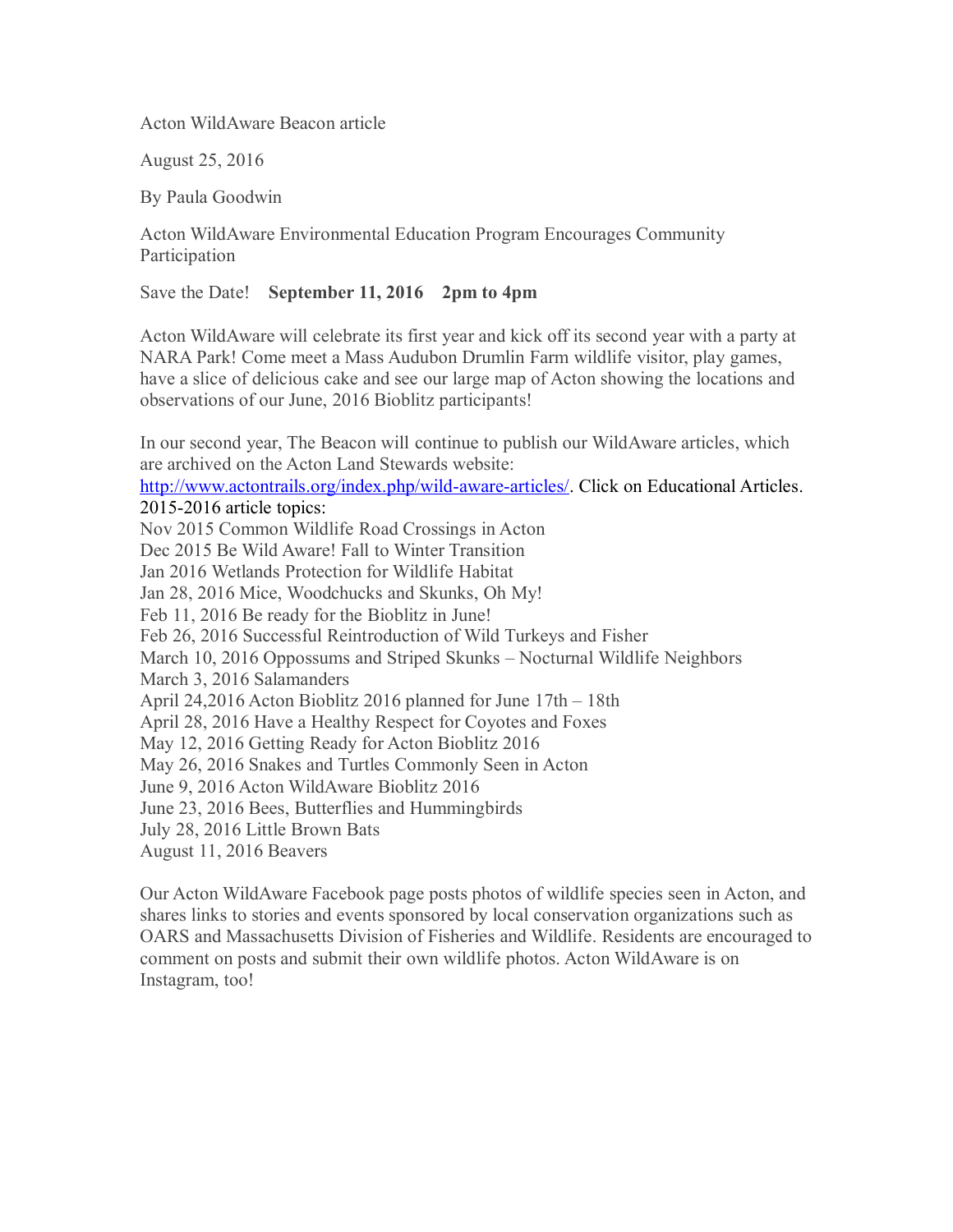Many thanks to A-B PIP STEM for donating a Browning Trail Camera which will be employed at various conservation lands to capture wildlife images both day and night. The photos will be posted on our Facebook page and included in our seasonal photo collage posters that are displayed at the Memorial, Citizen's and Sargent public libraries. Acton-Boxborough PIP STEM sponsors fall and spring walks on led by Natural Resources staff. During the Nature Walks, they refer to the resource Acton, Naturally Nature Guide to Indigenous Species to find local, seasonal flora and fauna. AB PIP STEM sells the nature guides as a fundraiser for \$6.00. To purchase, contact [www.actonpip@gmail.com.](www.actonpip@gmail.com)

Wildlife Habitat Protection is one of the interests of the Wetland Protections Act, administered by the Conservation Commission. From the Town of Acton website: The Conservation Commission promotes and develops the natural resources and seeks to protect the watershed resources of the Town. Its primary work consists of review of the site plans which are in or within 100 feet of wetlands. The Commission makes a decision on such a development based on compliance with State and local wetland laws. The Conservation Commission also develops bylaws, rules, and regulations regarding conservation issues for the Town. When necessary, it works in conjunction with other Town boards and neighboring town boards to coordinate efforts that are of a broader or regional nature. The Commission is also in charge of a conservation and passive outdoor recreation plan consistent with the town Master Plan. When possible, it purchases and manages land for passive recreation and informs the public about these through maps and brochures.

The Acton Land Stewardship Committee, sponsored by the Acton Conservation Commission are a group of volunteers who work to maintain trails on Acton Conservation parcels. Residents of all ages and abilities who would like to join in and contribute their time will find the contactinformation, volunteer form and current opportunities on the website. Students who enjoy spending time outdoors and are planning volunteer hours for the upcoming school year will find more information on the ABRHS Volunteer website.

The Acton Open Space and Recreation Plan (2014-2021) can be found at: <http://doc.acton-ma.gov/dsweb/Get/Document-50377/2015%20Acton%20OpenSpace.pdf>. This guide is an inventory of Acton's natural resources and includes relevant maps and plans. Open Space and Recreation Plans are coordinated by the Conservation Commission and is a prerequisite for securing Self-Help monies for open space acquisition. Opportunities for the Town to purchase open space are presented and voted on at Town Meetings.

We are looking forward to seeing you at the Acton WildAware Party on Sunday, September 11, 2016, 2pm to 4pm!